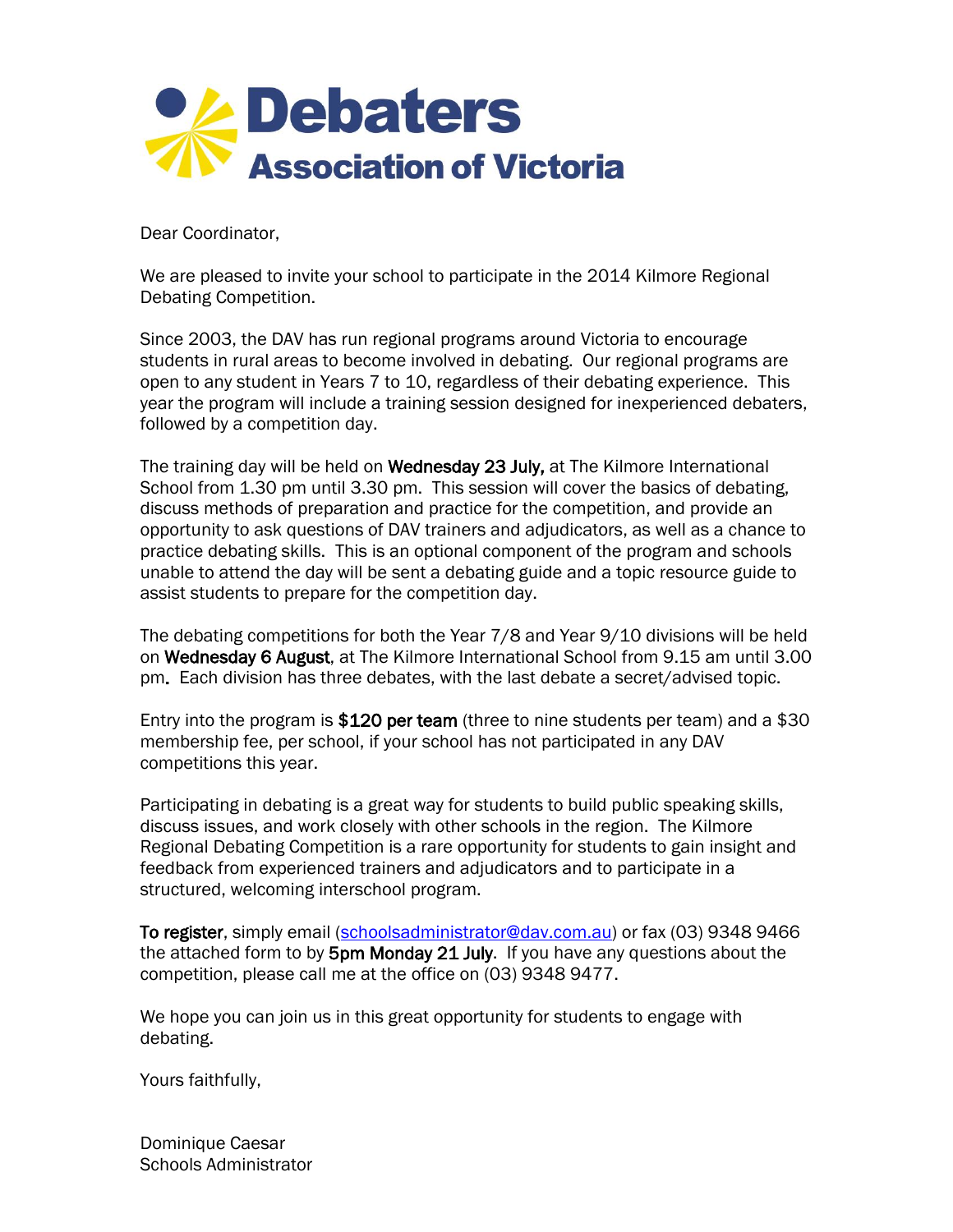# The Debaters Association of Victoria Kilmore Regional Debating Competition

Since 2005, the DAV has run regional programs around Victoria to encourage students in rural areas to become involved in debating. Our regional programs are open to any student in years 7 to 10, regardless of their debating experience. This year the Kilmore program will include a training session for inexperienced debaters followed by a day of debates for students in years 7 to 10.

#### Training Day

The training day (an optional component designed for inexperienced debaters) will be held on Wednesday 23 July at The Kilmore International School. This session will cover the basics of debating; methods of preparation; how to formulate an argument and develop a case. The training day provides students with an opportunity to build on their debating skills and confidence prior to the competition day. This is also a chance for students to ask questions of DAV trainers and adjudicators and to benefit from their extensive experience. Schools that are unable to attend the training day will receive a debating and resource guide to assist students to prepare for the competition day.

#### Debating Competition

The debating competition is divided into two divisions: years 7/8 and years 9/10. Debates will be held on Wednesday 6 August at The Kilmore International School from 9.15 am until 3.00 pm. Each division has three debates, including one secret topic debate. All debates are viewed by experienced adjudicators who will offer students in-depth and constructive feedback.

#### Why Debate?

Participating in debating is a great way for students to build their public speaking skills, develop critical thinking and to work closely with other schools in the region. The Kilmore Regional Debating Competition is a rare opportunity for students to gain feedback from experienced adjudicators and to participate in a structured and welcoming interschool program.

## When?

**Training Day: Students are** invited to join us on Wednesday 23 July at The Kilmore International School from 1.30 pm until 3.30 pm.

Competition Day: Held on Wednesday 6 August at The Kilmore International School from 9.15 am until 3.00 pm.

### Fees

\$120 per team and a one time \$30 DAV membership payment for schools that have not participated in DAV competitions this year. Cost includes participation in the training day.

(Minimum of 3 and maximum of 9 students per team)

### **Registration**

Coordinators must complete a registration form and submit it to the DAV through fax or email by 5pm, Monday 21 July.

Schools may enter up to two teams in each division.

### DAV Office

Office Hours Weekdays 10AM–5PM Contact Details Phone: 9348 9477 Fax: 9348 9466 Email: debater@dav.com.au